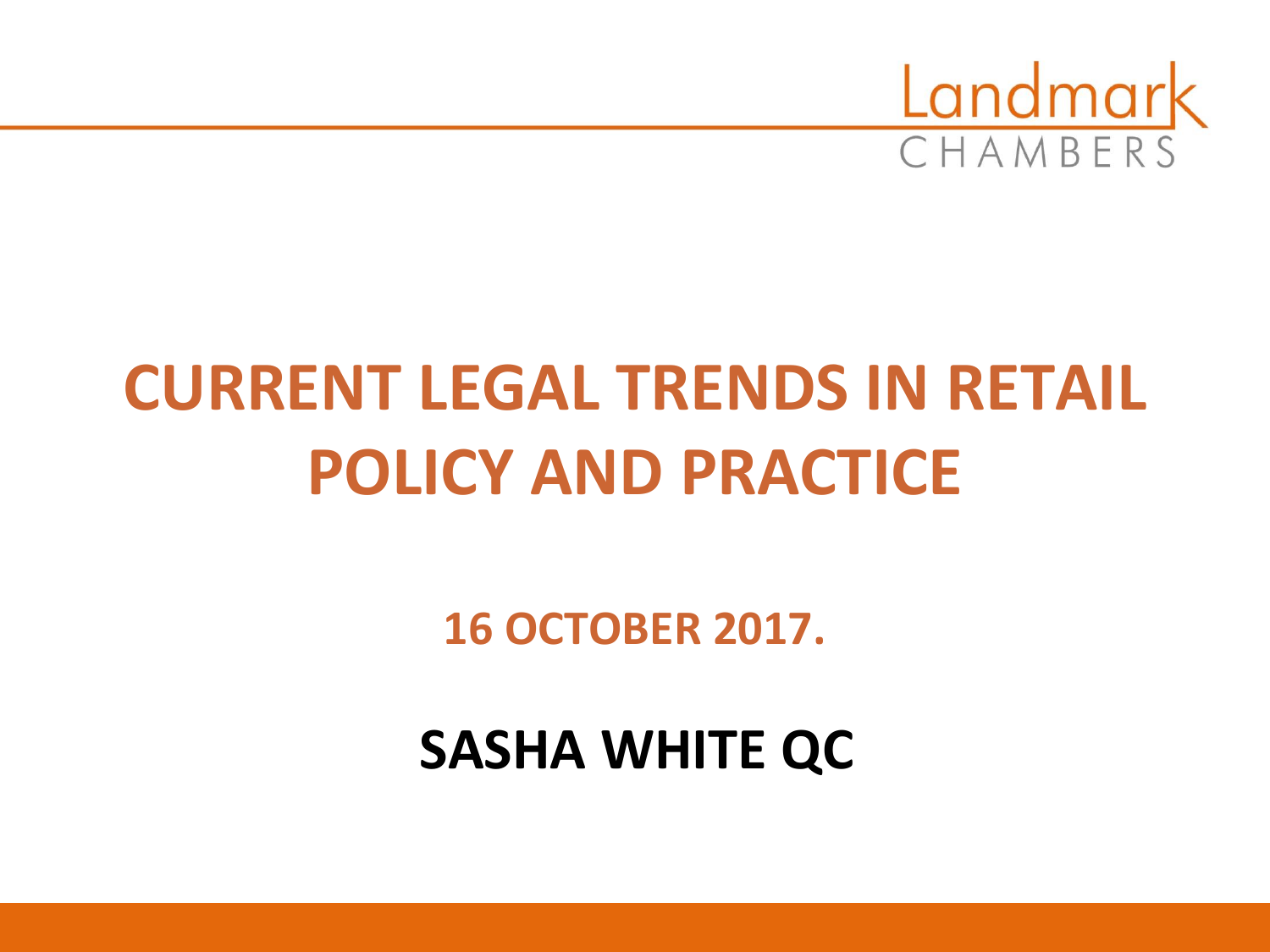### **THE STRUCTURE OF THE LECTURE**

- 1. INTRODUCTION.
- 2. THE CENTREPIECE OF RETAIL POLICY THE NPPF AND NPPG.
- 3. THE APPROACH TO POLICY.
- 4. RECENT CASE LAW
- 5. RECENT PLANNING APPEAL DECISIONS
- 6. SUMMARY AND CONCLUSION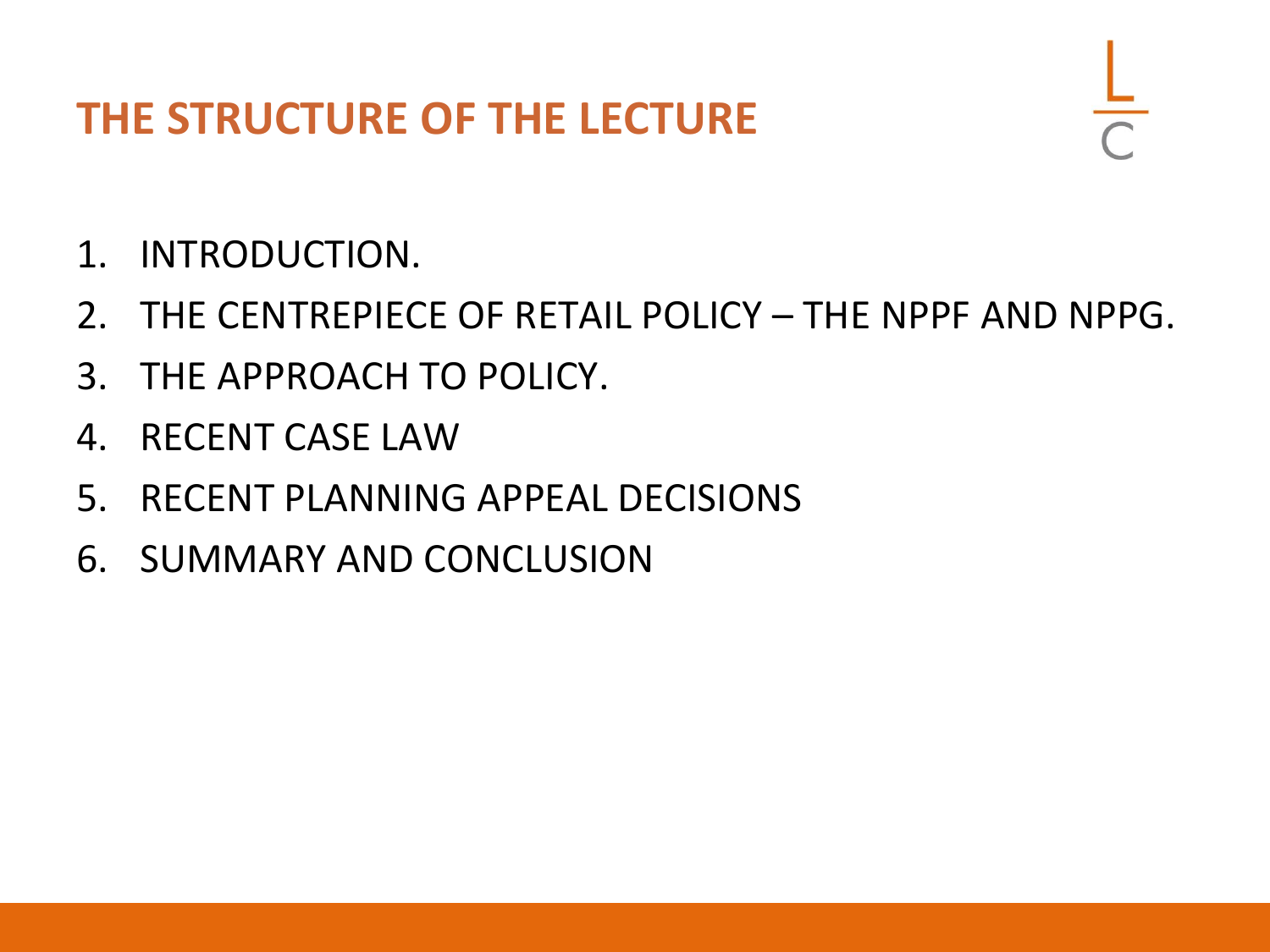### **SECTION 1 - INTRODUCTION**

 $rac{L}{C}$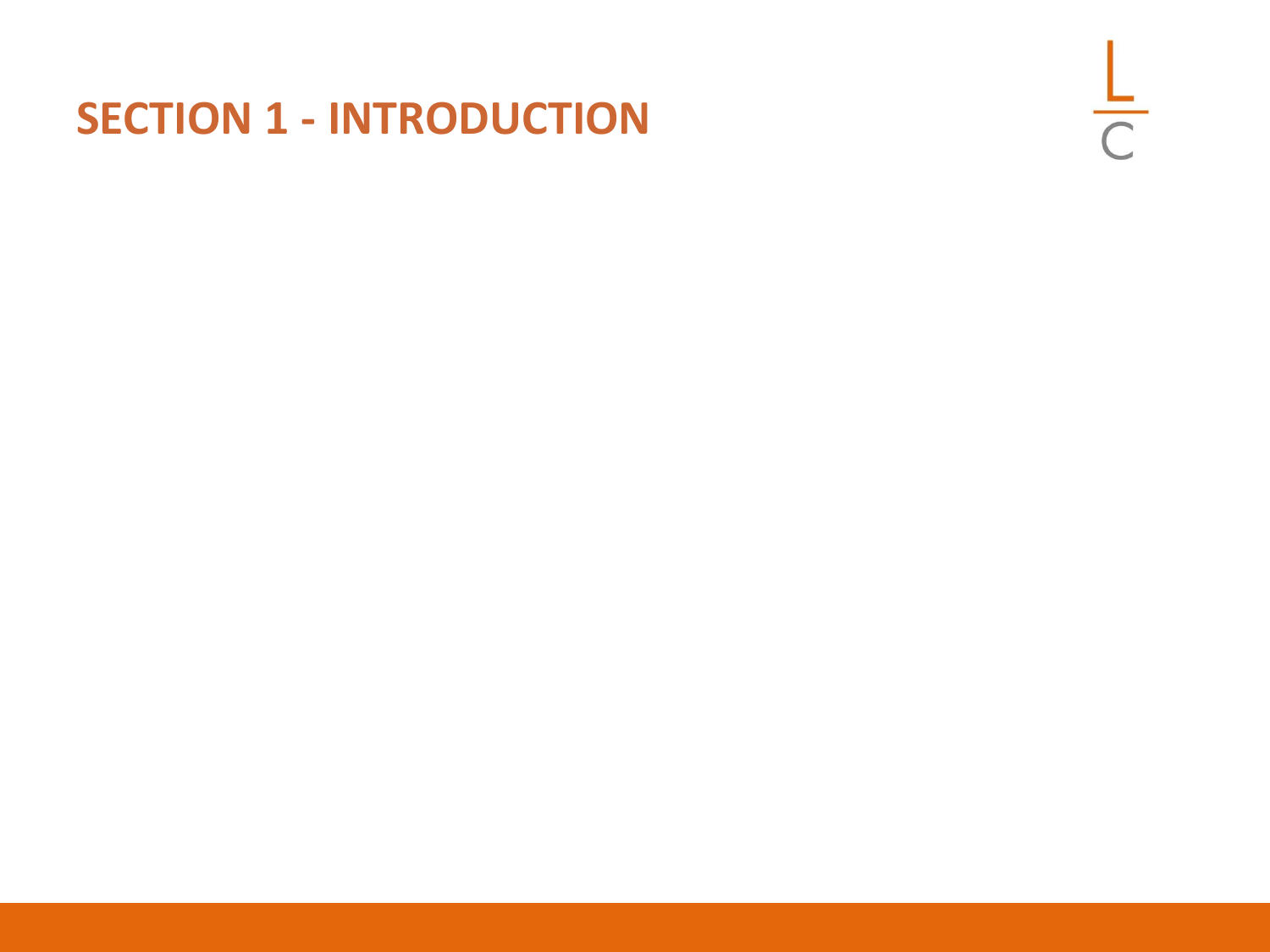# **SECTION 2 – THE CENTREPIECE OF RETAIL POLICY THE NPPF AND NPPG**

- THE TWO MAIN SOURCES OF RETAIL POLICY IN ENGLAND NPPF (MARCH 2012) AND NPPG (MARCH 2014).
- KEY POINTS OF THE NPPF IN RELATION TO **THE PRODUCTION OF DEVELOPMENT PLANS:**
	- PROACTIVE ROLE FOR LPAS IN INTENTION OF POLICY.
	- TOWN CENTRES FIRST [NPPF23]
	- DEFINE A NETWORK OF CENTRES AND HIERARCHY OF CENTRES [NPPF23]
	- DEFINE EXTENT OF TOWN CENTRES AND PRIMARY SHOPPING AREAS [NPPF23]
	- PROMOTE COMPETITIVE TOWN CENTRES THAT PROVIDE CUSTOMER CHOICE AND A DIVERSE RETAIL OFFER [NPPF 23]
	- ALLOCATE A RANGE OF SITES AND IMPORTANT THAT NEEDS FOR RETAIL ARE MET IN FULL [NPPF23]
	- LPAs SHOULD UNDERTAKE AN ASSESSMENT OF NEED TO ENSURE A SUFFICIENT SUPPLY OF SITES [NPPF 23]
	- ALLOCATE EoC SITES WHERE SUITABLE AND VIABLE TOWN CENTRE SITES ARE NOT AVAILABLE [NPPF 23]
	- WHERE TOWN CENTRES ARE IN DECLINE, LPAs SHOULD PLAN POSITIVELY FOR THEIR FUTURE TO ENCOURAGE ECONOMIC ACTIVITY [NPPF23]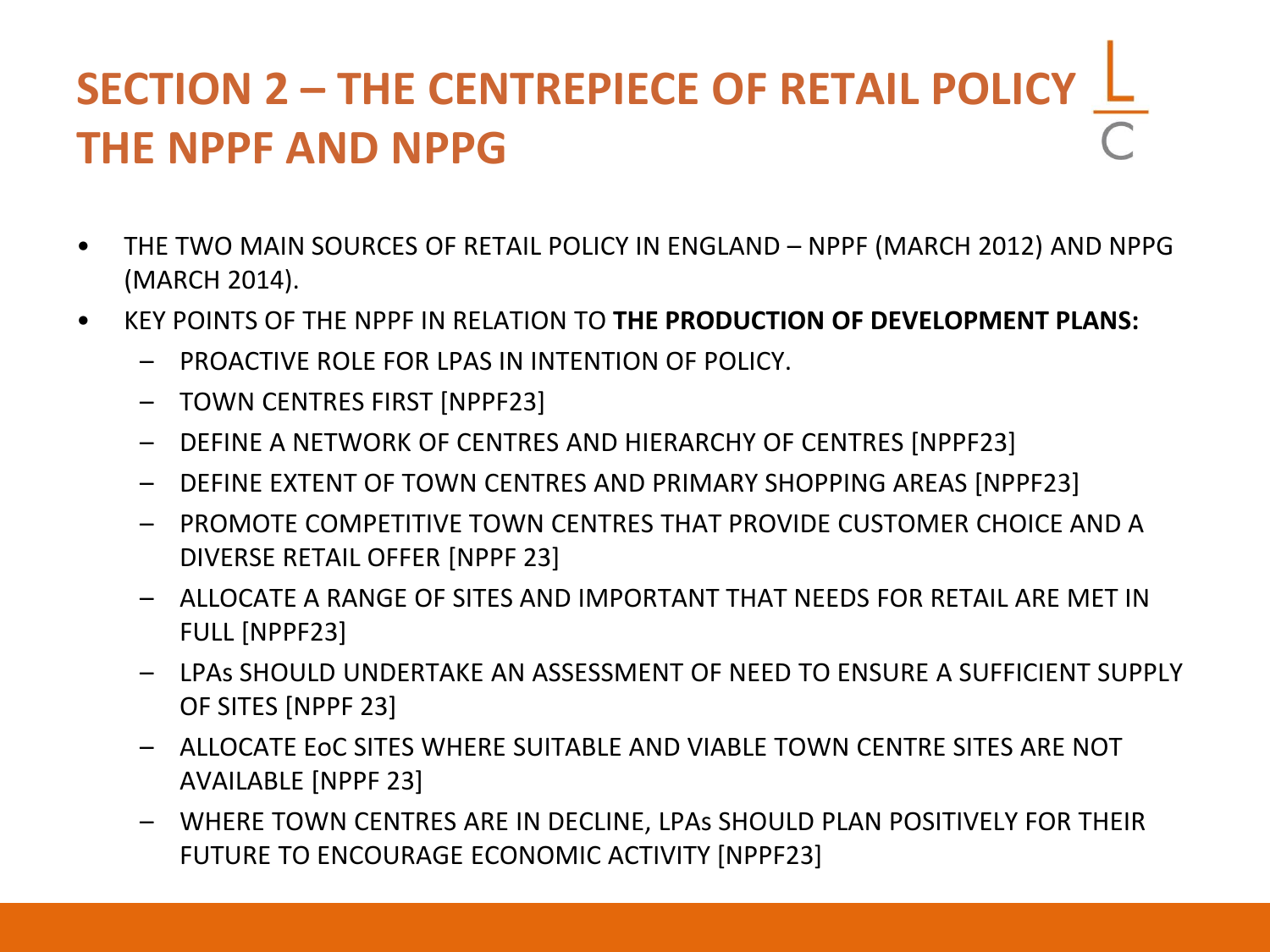# **SECTION 2 – THE CENTREPIECE OF RETAIL POLICY THE NPPF AND NPPG**

- KEY POINTS IN RELATION TO **DEVELOPMENT CONTROL AND MANAGEMENT:**
	- LPAs SHOULD APPLY SEQUENTIAL TEST TO PLANNING APPLICATIONS FOR MAIN TOWN CENTRE USES THAT ARE NOT IN EXISTING CENTRE AND NOT IN ACCORDANCE WITH UP TO DATE DEVELOPMENT PLAN [NPPF 24]
	- SEQUENTIAL APPROACH ENVISAGES TC EoC OoC.
	- EoC AND OoC SITES REQUIRES THE PREFERENCE TO BE MADE IN FAVOUR OF ACCESSIBLE SITES WHICH ARE WELL CONNECTED TO THE TOWN CENTRE [NPPF 24]
	- APPLICANTS AND LPAs SHOULD DEMONSTRATE FLEXIBILITY ON ISSUES SUCH AS FORMAT AND SCALE [NPPF 24]
	- LPAs SHOULD REQUIRE AN IMPACT ASSESSMENT IF OUTSIDE TC AND NOT IN ACCORDANCE WITH THE DEVELOPMENT PLAN IF THE DEVELOPMENT IS OVER THE PROPORTIONATE LOCALLY SET FLOORSPACE THRESHOLD.
	- [LPA IN NOTTINGHAMSHIRE HAS CHOSEN 300 SQUARE METRES AS THRESHOLD]
	- IF NO LOCAL THRESHOLD THEN 2500 SQ METRES.
	- IMPACT ON TOWN CENTRE VIABILITY AND VITALITY SHOULD BE CONSIDERED FOR UP TO FIVE YEARS OR EVEN TEN YEARS [NPPF 26]
	- WHERE APPLICATION FAILS SEQUENTIAL TEST OR IS LIKELY TO HAVE SIGNIFICANT ADVERSE IMPACT ON ONE OR MORE OF THE ABOVE FACTORS IT SHOULD BE REFUSED [NPPF 27]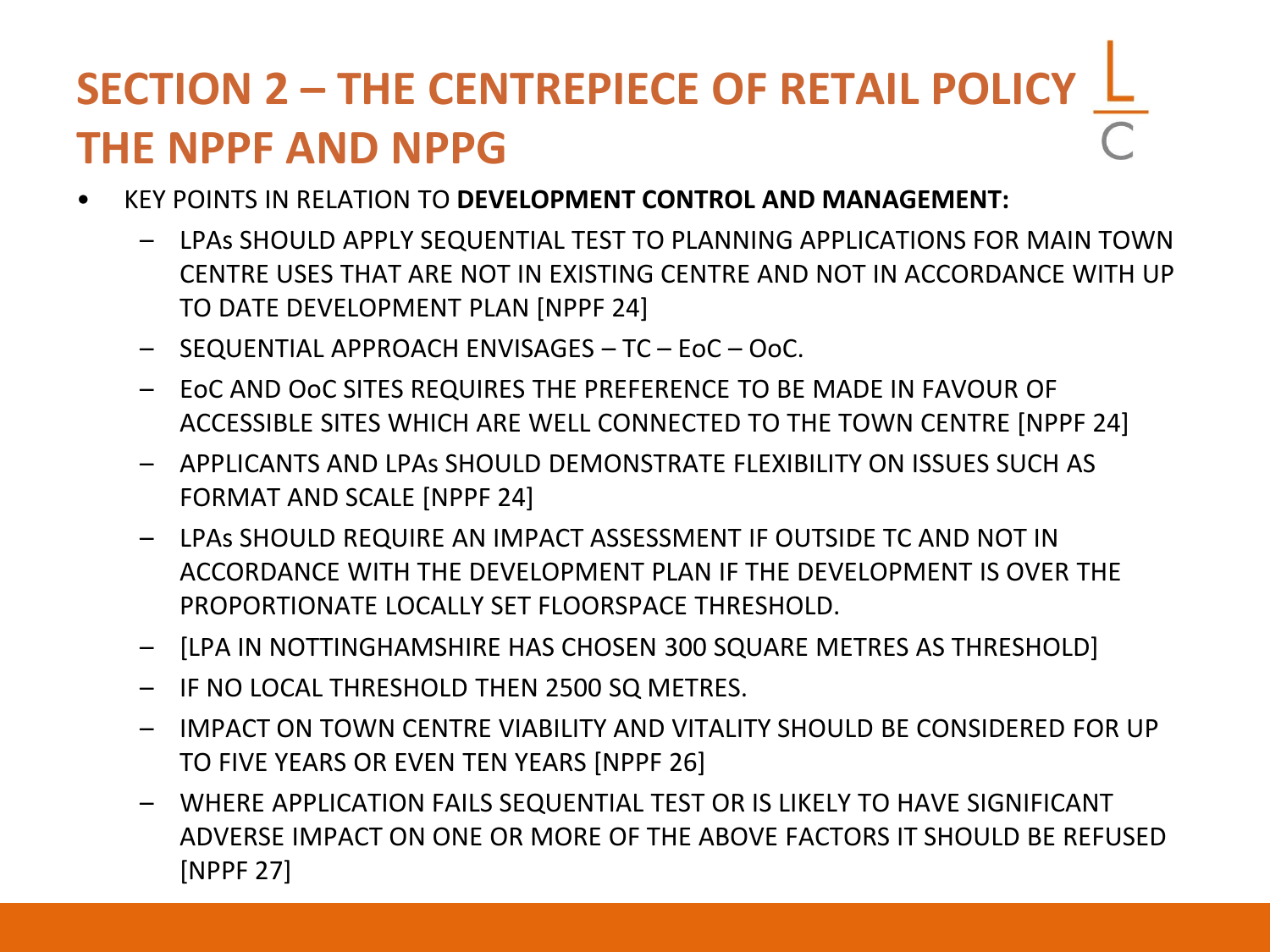# **SECTION 2 – THE CENTREPIECE OF RETAIL POLICY THE NPPF AND NPPG**

- KEY POINTS THEREFORE:
	- TOWN CENTRE FIRST THROUGH IMPACT TESTS AND SEQUENTIAL APPROACH.
	- IT IS FOR THE APPLICANT TO DEMONSTRATE COMPLIANCE WITH BOTH REQUIREMENTS BUT:
	- IN REALITY THE IMPACT TEST IS VERY HIGH THRESHOLD SIGNIFICANT ADVERSE IMPACT ON THE CENTRE AS A WHOLE.
	- SEQUENTIAL APPROACH BEEN SERIOUSLY AFFECTED BY THE RUSHDEN LAKES DECISION OF 2012 WHICH HAS GIVEN GREAT FLEXIBILITY TO THE DEVELOPER IN TERMS OF COMPLIANCE.
	- CURRENT POLICY DECISION ALLOWS TOLLGATE VILLAGE APPLICANTS TO SUBMIT THAT THERE ARE NO POLICIES IN THE NPPF WHICH RESTRICT THE DEVELOPMENT [NEARLY 30,000 SQUARE METRES OF A1-A5 USES PARTLY ON A DISTRICT CENTRE AND 3 MILES FROM COLCHESTER TOWN CENTRE]
	- IT IS ALSO CRITICAL TO CONSIDER HOW THE LAW HAS CONSIDERED THE IMPACT AND SEQUENTIAL TEST.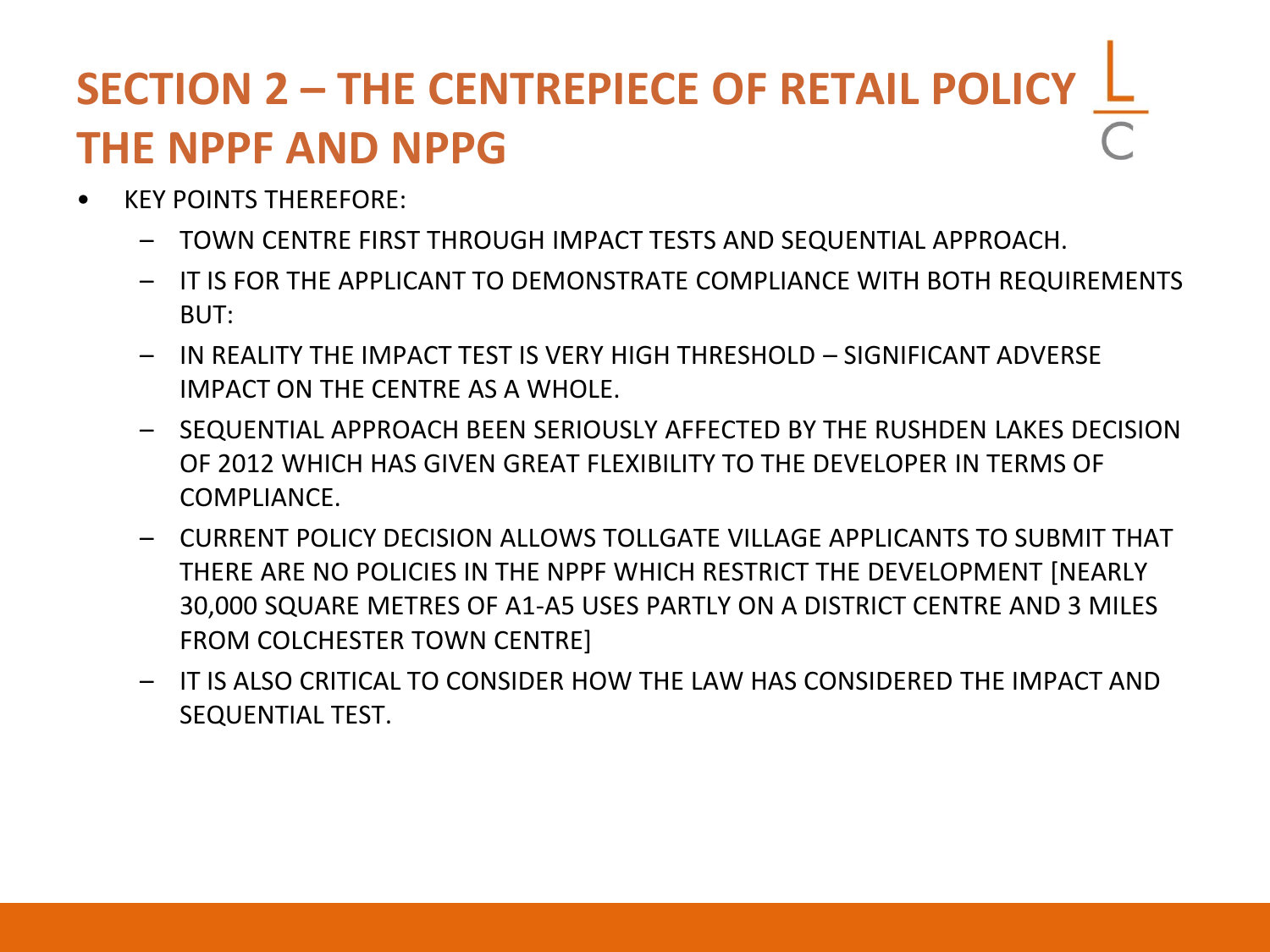### **SECTION 3 – THE CORRECT APPROACH IN LAW TO POLICY**

- DECISION OF TESCO STORES V DUNDEE CITY COUNCIL [2012] SUPREME COURT.
- PLANNING POLICIES ARE NOT STATUTORY OR CONTRACTUAL PROVISIONS AND SHOULD NOT BE CONSTRUED AS IF THEY WERE.
- THE PROPER INTERPRETATION OF PLANNING POLICIES IS ULTIMATELY A MATTER OF LAW FOR THE COURT.
- THE APPLICATION OF POLICY IS FOR THE DECISION MAKER.
- BUT STATEMENTS OF POLICY ARE TO BE INTERPRETED OBJECTIVELY BY THE COURT IN ACCORDANCE WITH THE LANGUAGE USED AND IN ITS PROPER CONTEXT.
- A FAILURE TO PROPERLY UNDERSTAND AND APPLY RELEVANT POLICY WILL CONSTITUTE A FAILURE TO HAVE REGARD A MATERIAL CONSIDERATION OR WILL AMOUNT TO HAVING REGARD TO A IMMATERIAL CONSIDERATION.
- SEE JUDGMENT OF LORD REED AT PARAGRAPH 17-22 OF THE DECISION.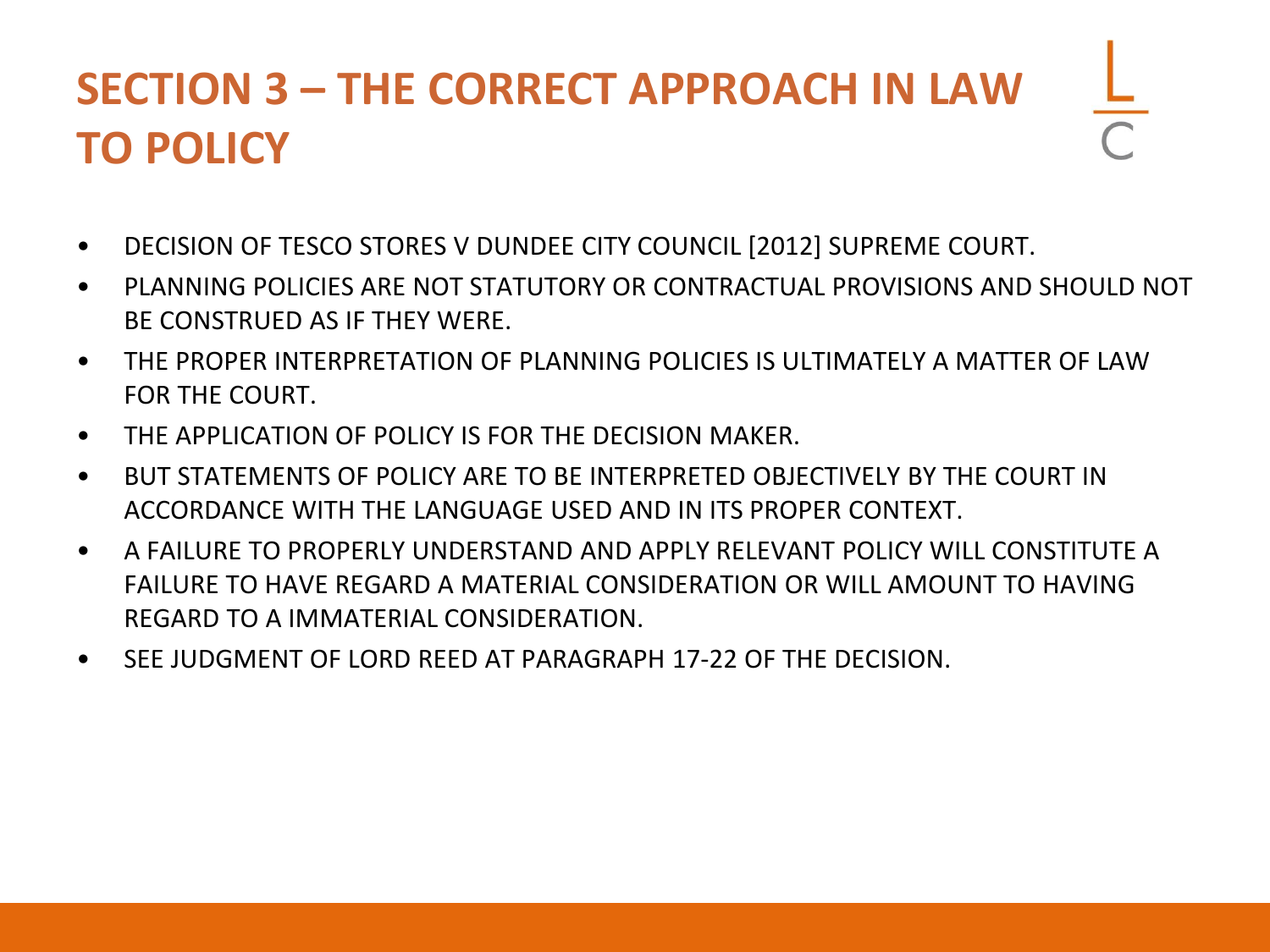### **SECTION 4 – RECENT CASE LAW**

- 
- KEY LEGAL ISSUE 1 WHAT DOES SUITABLE MEAN IN RELATION TO THE SEQUENTIAL TEST?
	- SUITABLE MEANS SUITABLE FOR THE DEVELOPMENT PROPOSED AND NOT SUITABLE TO MEET DEFICIENCIES IN RETAIL PROVISION [SEE TESCO V DUNDEE]
	- THE QUESTION THEREFORE IS WHETHER THE ALTERNATIVE SITE IS SUITABLE FOR THE PROPOSED DEVELOPMENT, NOT WHETHER THE PROPOSED DEVELOPMENT COULD BE ALTERED OR REDUCED SO THAT IT CAN BE MADE TO BE FIT THE ALTERNATIVE SITE.
		- AN APPROACH ENDORSED BY THE SECRETARY OF STATE IN THE RUSHDEN LAKES DECISION.
		- AN APPROACH ENDORSED BY OUSELEY J IN THE ALDERGATE PROPERTIES DECISION WHERE SUITABLE AND AVAILABLE MEAN FOR THE BROAD TYPE OF DEVELOPMENT WHICH IS PROPOSED IN THE APPLICATION BY APPROXIMATE TYPE, SIZE AND RANGE OF GOODS.
- KEY LEGAL ISSUE 2 WHAT DOES FLEXIBILITY MEAN?
	- NOT NECESSARY TO HAVE DISAGGREGATION TO DEMONSTRATE FLEXIBILITY [RUSHDEN LAKES AND SCOTCH CORNER DECISION.
- KEY LEGAL ISSUE 3 NO NEED TEST IN THE NPPF
	- NO REQUIREMENT TO DEMONSTRATE NEED IN THE NPPF [SEE WARNERS RETAIL V COTSWOLD DISTRICT COUNCIL [2016]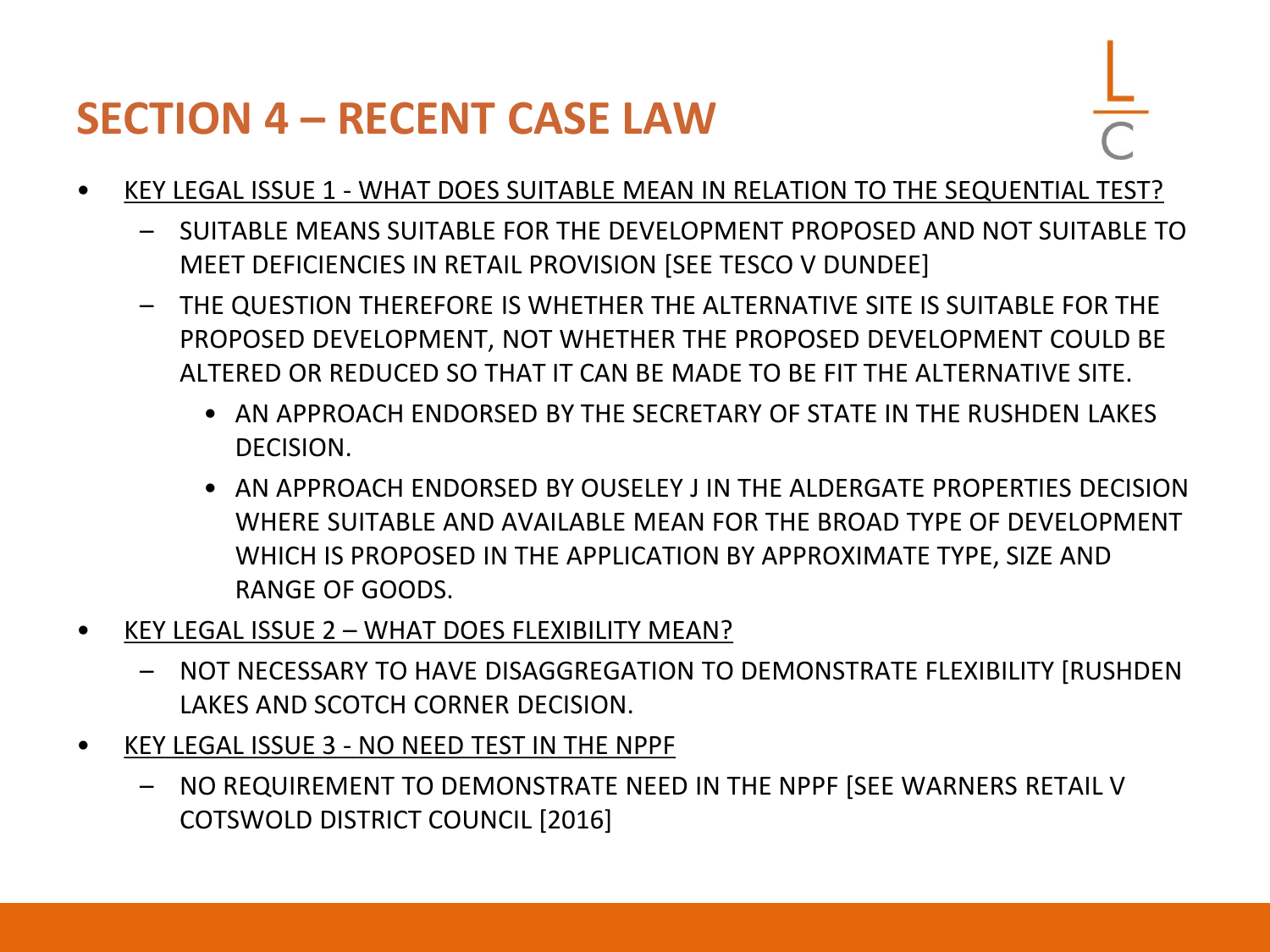### **SECTION 4 – RECENT CASE LAW**

- 
- KEY LEGAL ISSUE 4 THE ASSESSMENT OF IMPACT MUST BE CONSIDERED ON THE TOWN CENTRE AS A WHOLE
	- SECRETARY OF STATES DECISION IN RUSHDEN LAKES AND SCOTCH CORNER MAKE CLEAR THAT IMPACT NEEDS TO BE CONSIDERED ON WHOLE OF CENTRE AND BOTH COMPARISON AND CONVENIENCE GOODS EXPENDITURE.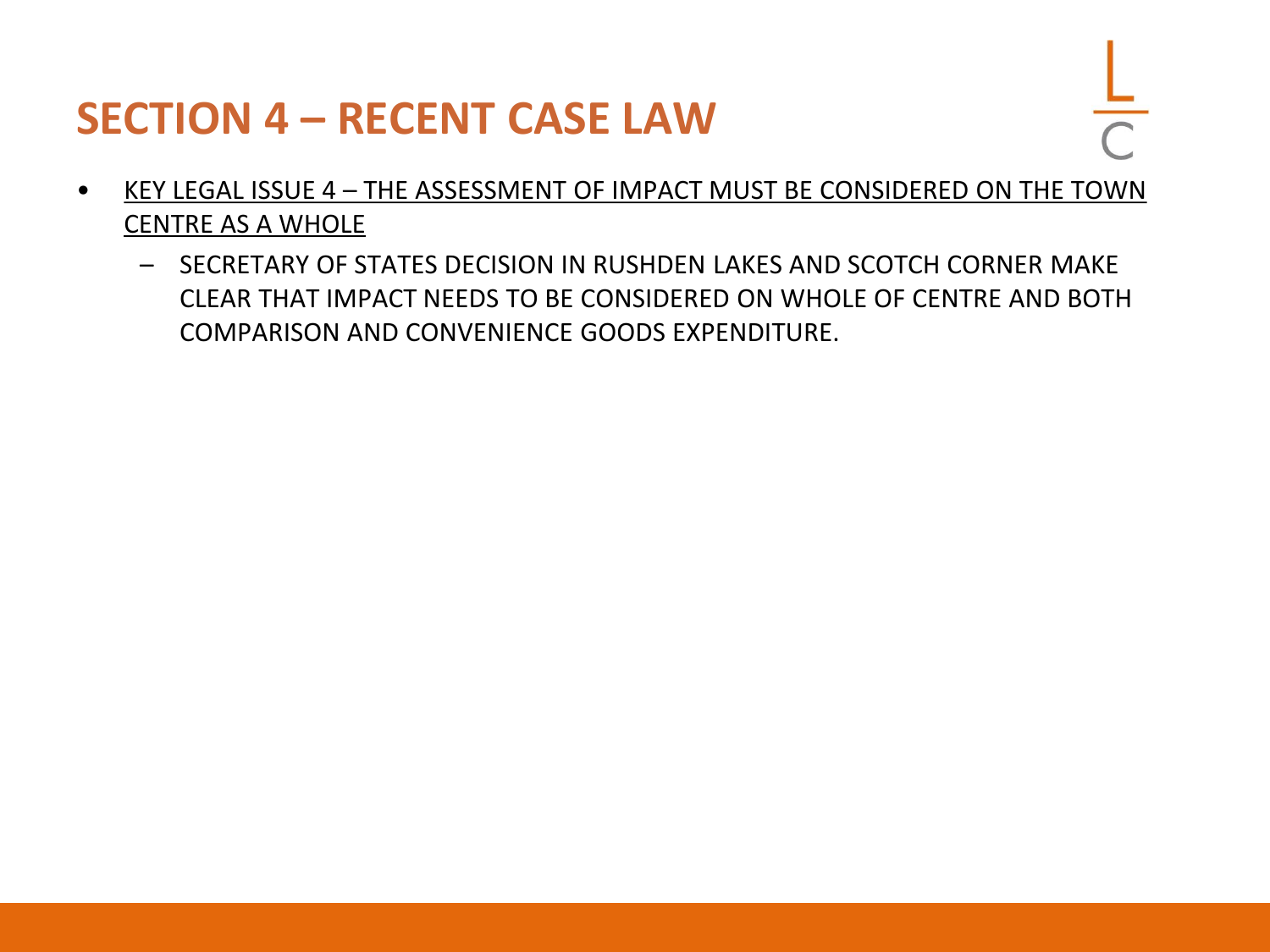### **SECTION 5 – RECENT APPEAL DECISIONS**

- 
- THE **FOLLOWING CASES DECIDED IN THE PAST YEAR** ARE TO BE CONSIDERED:
- 1. CASE 1 LARGE RETAIL SCHEME IN OUT OF CENTRE LOCATION IN TRURO 27 OCT 2016 [A]
- 2. CASE 2 LARGE FOOD STORE IN WILLITON, SOMERSET 4 JULY 2017 [A]
- 3. CASE 3 EXTENSION TO AN EXISTING RETAIL UNIT IN STOCKTON-ON-TEES 5 JULY 2017 [A]
- 4. CASE 4 CLEUD APPLICATION AT EXISTING UNIT AT SWANSEA 5 JULY 2017 [A]
- 5. CASE 5– EXTENSION OF MILTON KEYNES TOWN CENTRE 19 JULY 2017 [A] [CALL IN]
- 6. CASE 6 MIXED USE DEVELOPMENT IN HEMEL HEMPSTEAD 27 JULY 2017 [D]
- 7. CASE 7 LARGE EXTENSION TO TOLLGAT VILLAGE, COLCHESTER 4 AUG 2017[A]
- 8. CASE 8 REMOVAL OF RESTRICTIVE CONDITION TO WM MORRISON 20 SEPT 2017 [D]
- 9. CASE 9 CHANGE OF B8 UNIT TO A1 IN KINGSKERSWELL 22 SEPT 2017 [A]
- 10. CASE 10 ERECTION OF 3 A1 UNITS AT MACCLESFIELD 27 SEPT 2017 [A]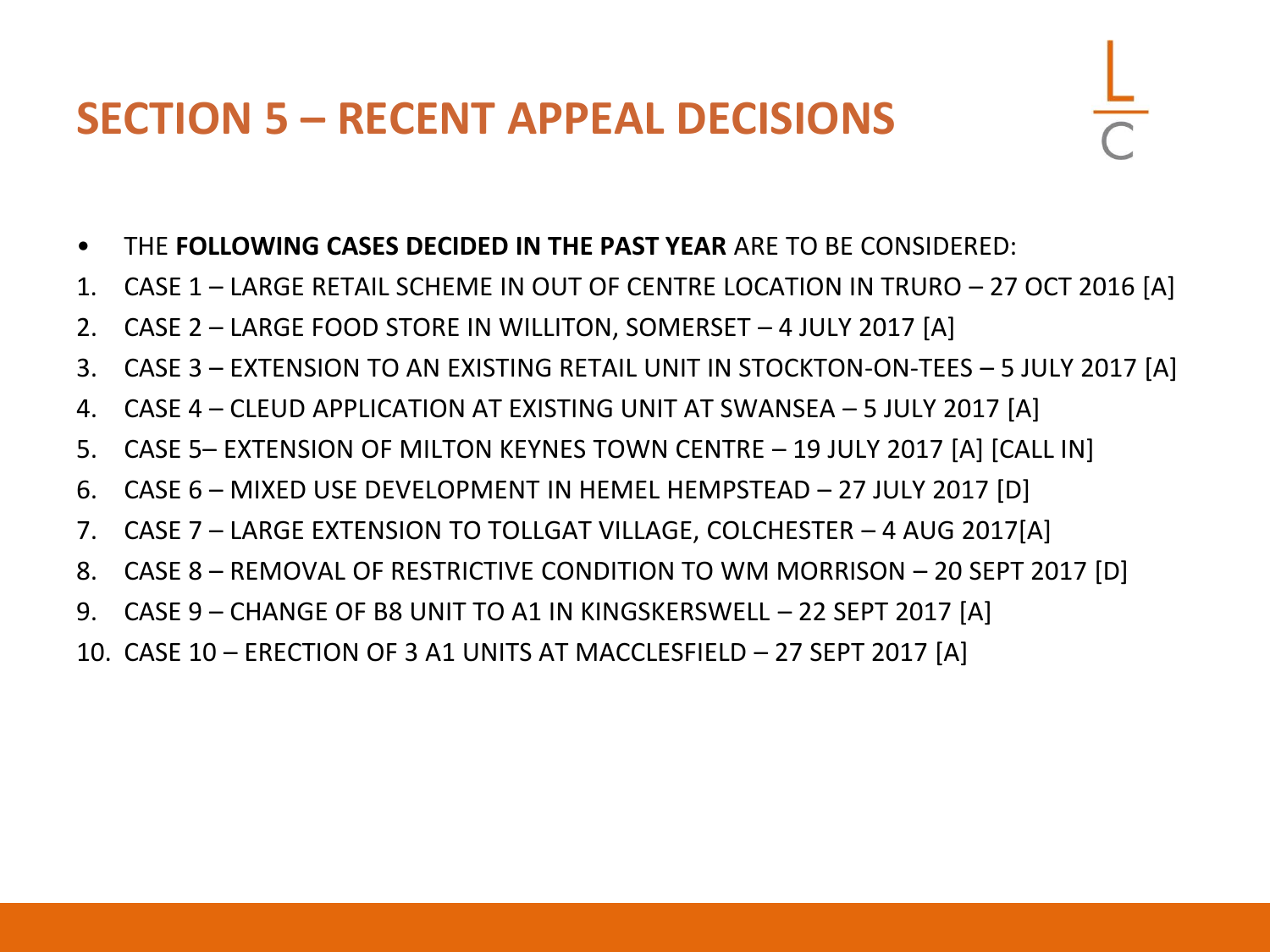# **CASE 1 – LARGE RETAIL SCHEME IN OoC LOCATION IN TRURO – 27 OCT 2016 - ALLOWED**

- APPEAL ALLOWED FOR 6708 SQUARE METRES OF RETAIL IN OoC LOCATION.
- PROPOSAL WOULD PASS SEQUENTIAL APPROACH.
- ALTHOUGH INSPECTOR DID SAY THAT THE APPELLANTS HAD NOT SHOWN SUFFICIENT FLEXIBILITY BY INSISTING ITS RETAIL FORMULATION MUST BE LOCATED AT ONE LOCATION.
- PROPOSAL WOULD NOT HAVE AN UNACCEPTABLE IMPACT ON TRURO CITY CENTRE.
- TRURO IS A VIBRANT RETAIL CENTRE.
- NO IMPACT ON ANY PLANNED INVESTMENT.
- IMPOSITION OF RESTRICTIVE RETAIL CONDITIONS AS WELL FLOORSPACE LIMITED TO CERTAIN CATEGORIES OF GOODS.
- MOST ACCESSIBLE SITE NEXT TO THE PARK AND RIDE SITE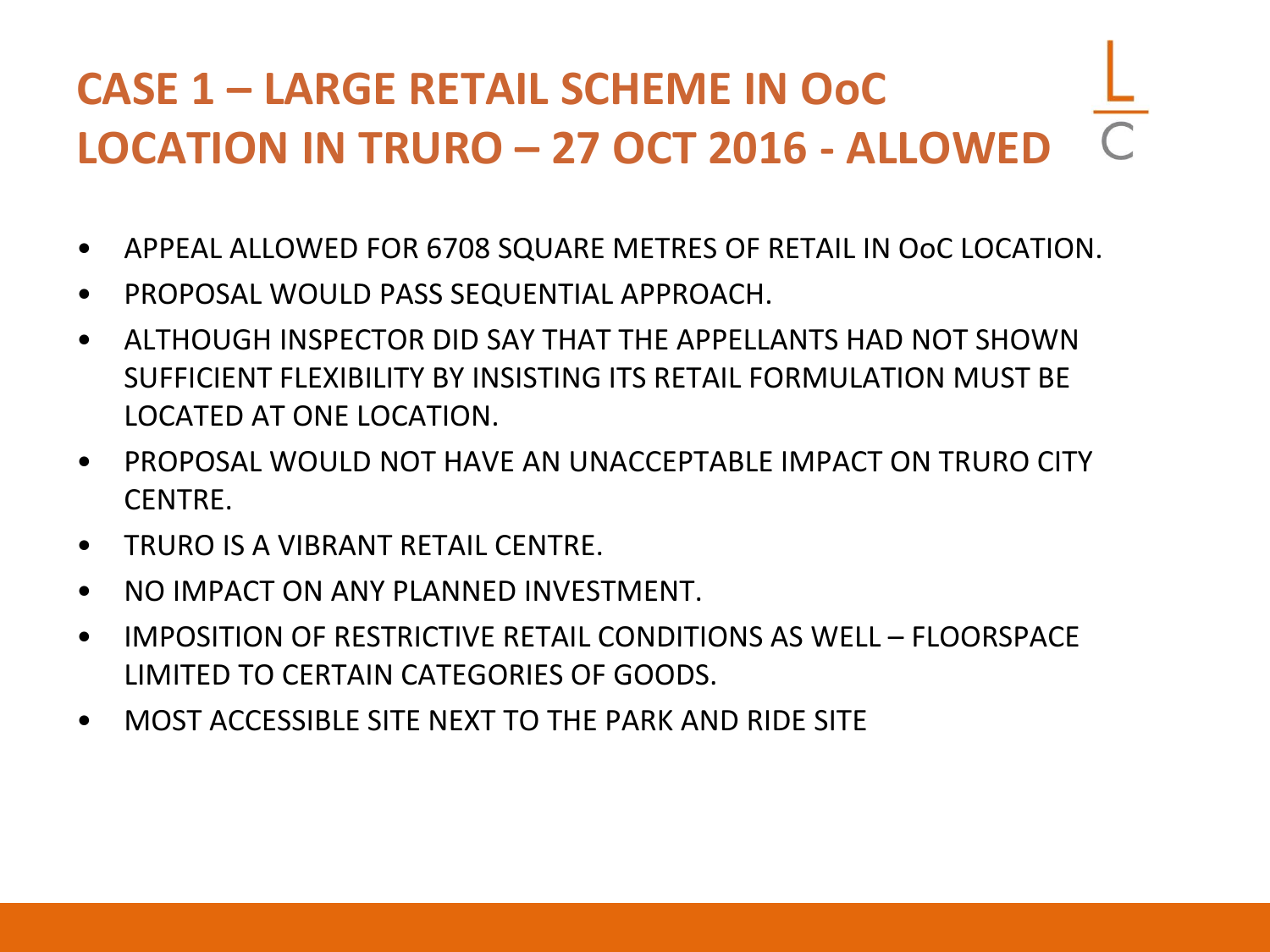### **CASE 2 – LARGE FOODSTORE IN WILLITON, SOMERSET – 4 JULY 2017 [ALLOWED]**

- PROVISION OF A FOODSTORE.
- LPA ALLEGE SIGNIFICANT ADVERSE IMPACT.
- NO OVERALL IMPACT ON TOWN CENTRE.
- THE PROPOSAL WOULD INCREASE THE SHARE OF CONVENIENCE GOODS IN THE TOWN.
- THE PROPOSAL WOULD FUNCTION AS PART OF THE VILLAGE'S DEFINED RETAIL AREA.
- EXISTING CO-OP WOULD NOT CLOSE.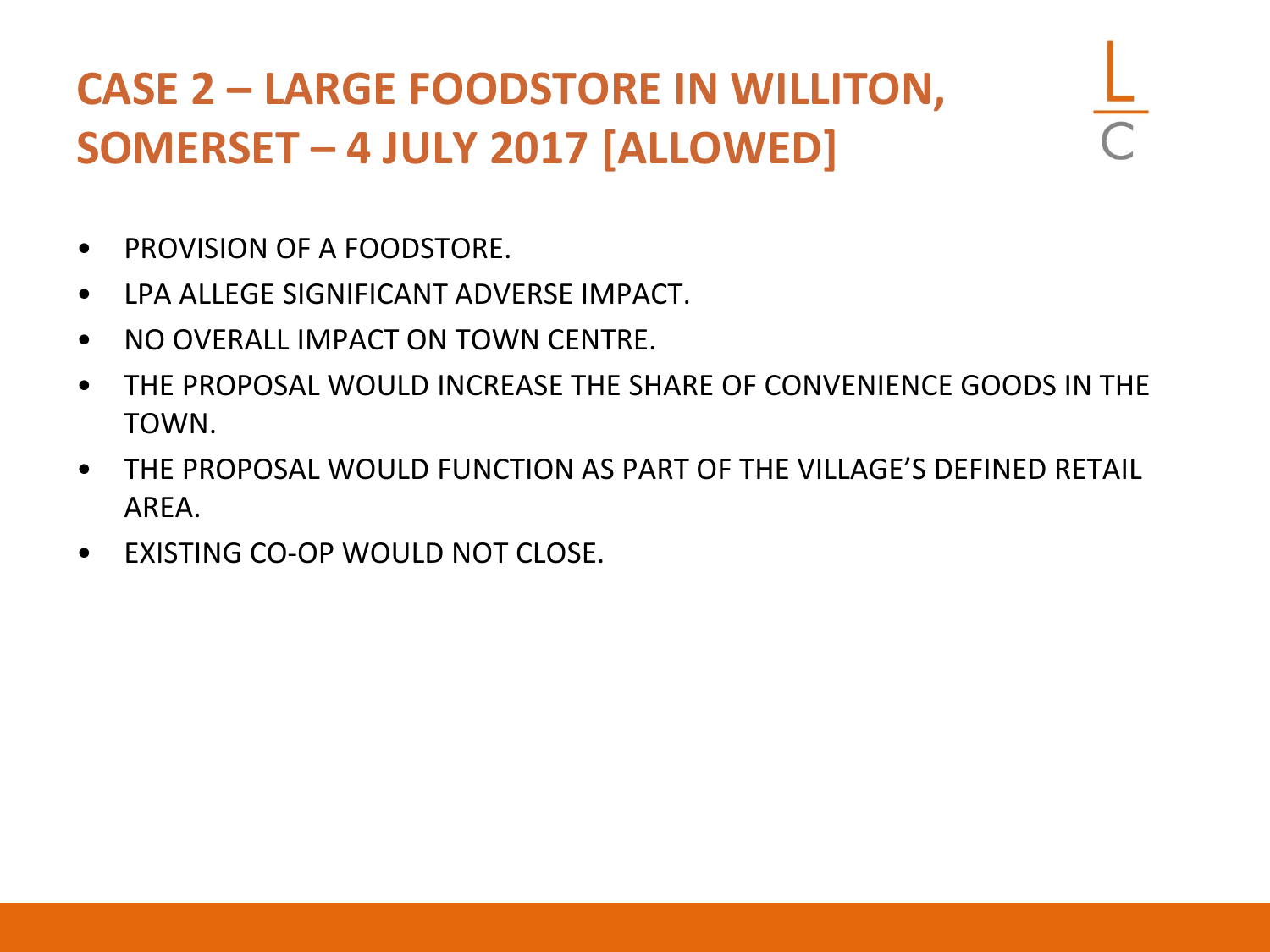# **CASE 3 – EXTENSION TO EXISTING RETAIL UNIT IN STOCKTON ON TEES – 5 JULY 2017 [ALLOWED]**

- ERECTION OF ONE RETAIL UNIT WITHIN EXISTING RETAIL PARK AND APPROXIMATELY 1 KM EAST OF STOCKTON TOWN CENTRE.
- NO REQUIREMENT FOR THE SUBMISSION OF A RETAIL IMPACT ASSESSMENT.
- IN ANY EVENT THE IMPACT ON THE TOWN CENTRE WOULD BE 0.18% ON TOWN CENTRE COMPARISON SHOPPING.
- THE APPELLANT HAS SHOWN SUFFICIENT FLEXIBILITY ON THE SEQUENTIAL TEST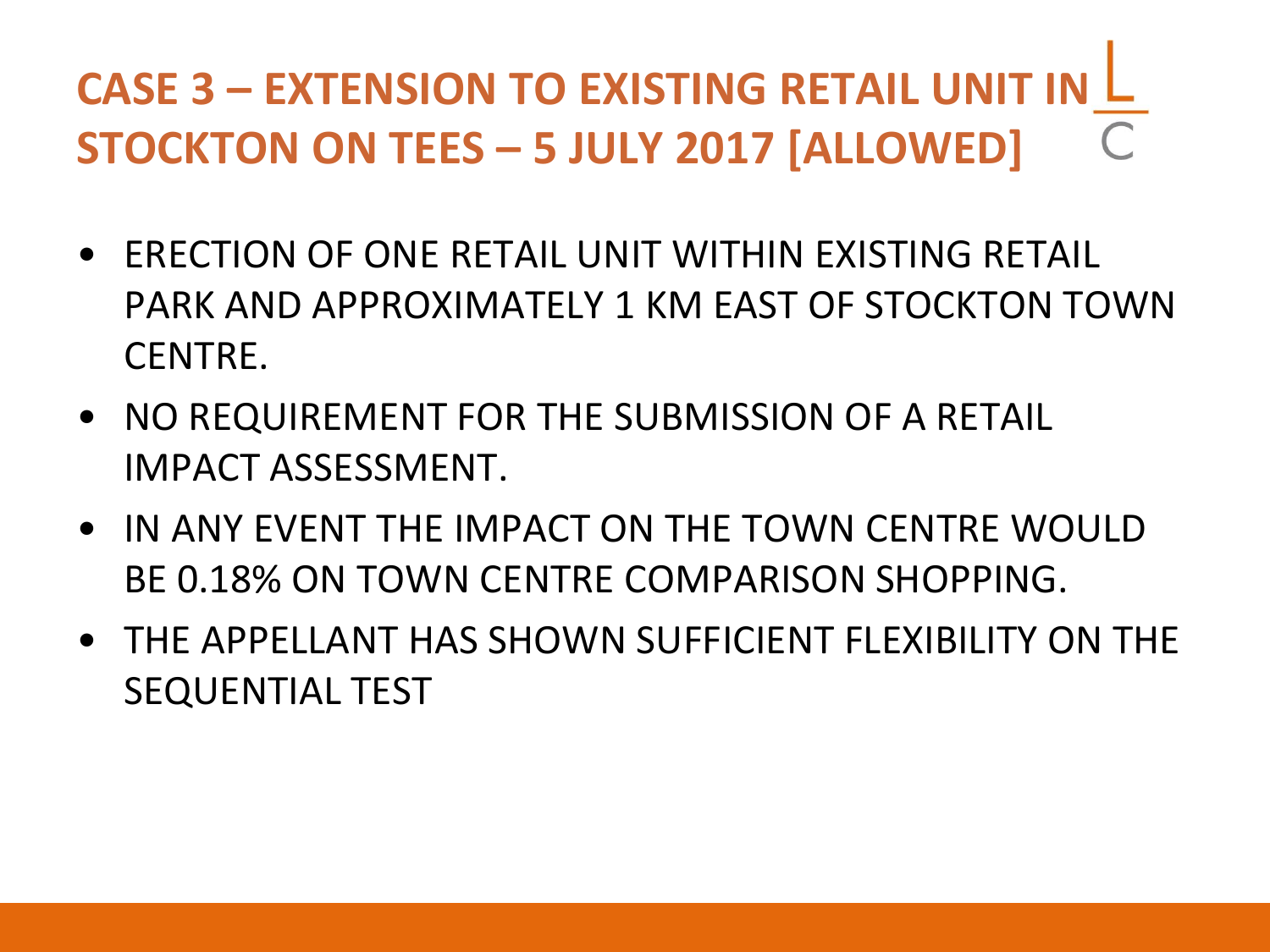# **CASE 4 – CLEUD APPLICATION AT EXISTING UNIT AT SWANSEA – 5 JULY 2017 [ALLOWED]**

- RESTRICTIVE CONDITION ON EXISTING RETAIL PARK ON WHETHER THERE SHOULD BE A RESTRICTION ON GOODS.
- INSPECTOR CONCLUDED THAT THERE WAS A RESTRICTION ON THE RANGE OF GOODS WITHIN CONDITION 5 AND THE SUB-DIVISION OF THE UNITS.
- VERY GOOD EXPOSITION OF THE LAW RELATING TO THE INTERPRETATION OF CONDITIONS.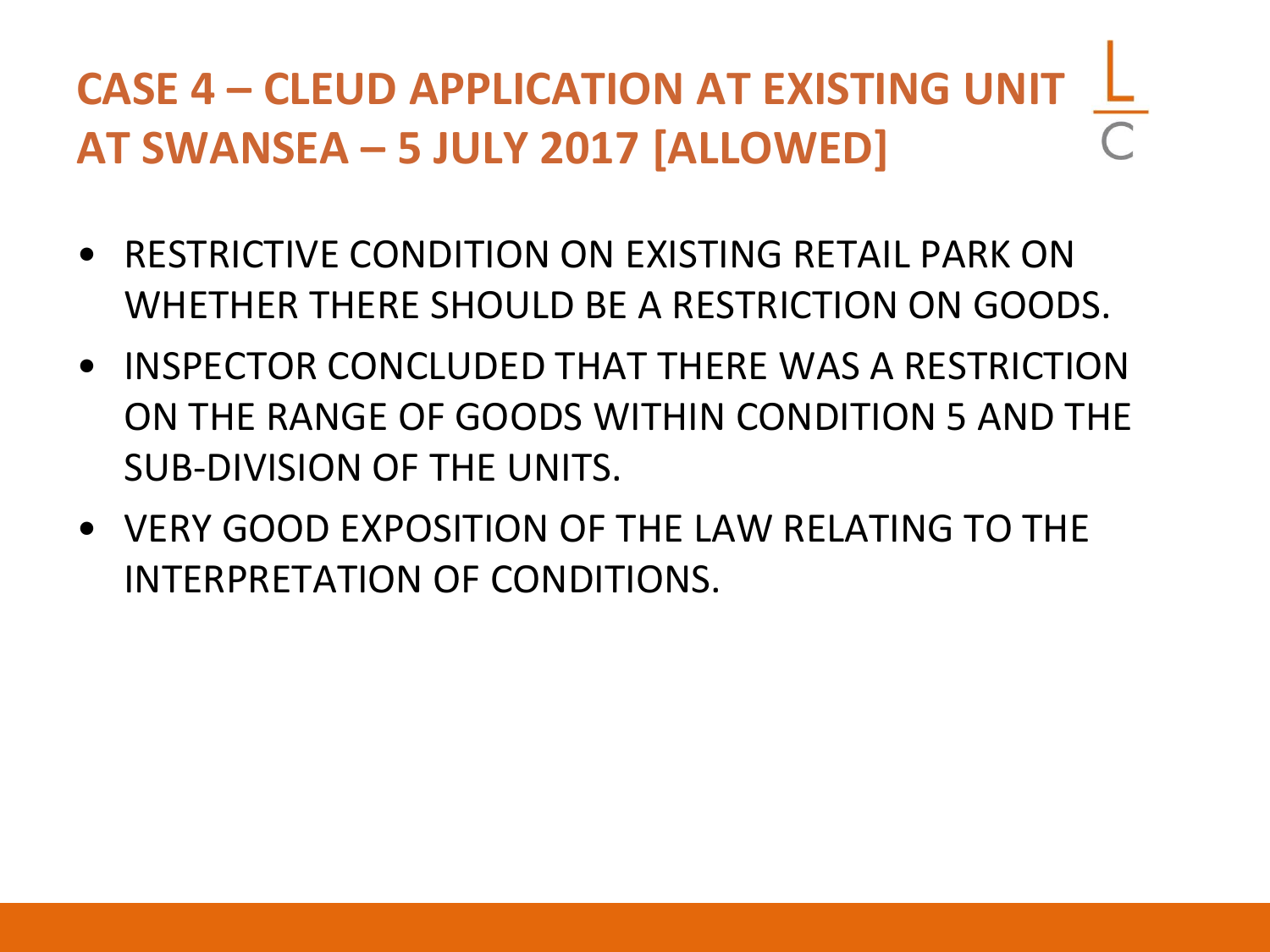### **CASE 5 – EXTENSION TO MILTON KEYNES TOWN CENTRE – 19 JULY 2017 [ALLOWED]**

- MAJOR EXPANSION OF TOWN CENTRE.
- SECRETARY CONSIDERD THAT THE PROPOSAL WAS IN ACCORDANCE WITH THE DEVELOPMENT PLAN AND NEIGHBOURHOOD PLAN.
- SUBSTANTIAL PUBLIC BENEFITS FROM DEVELOPMENT TAKING PLACE.
- MATERIAL CONSIDERATION WEIGHING AGAINST THE PROPOSAL WAS HARM TO THE GRADE II SHOPPING BUILDING
- PUBLIC BENEFITS IN CONTEXT OF PARAGRAPH 134 WOULD OUTWEIGH THE HARM.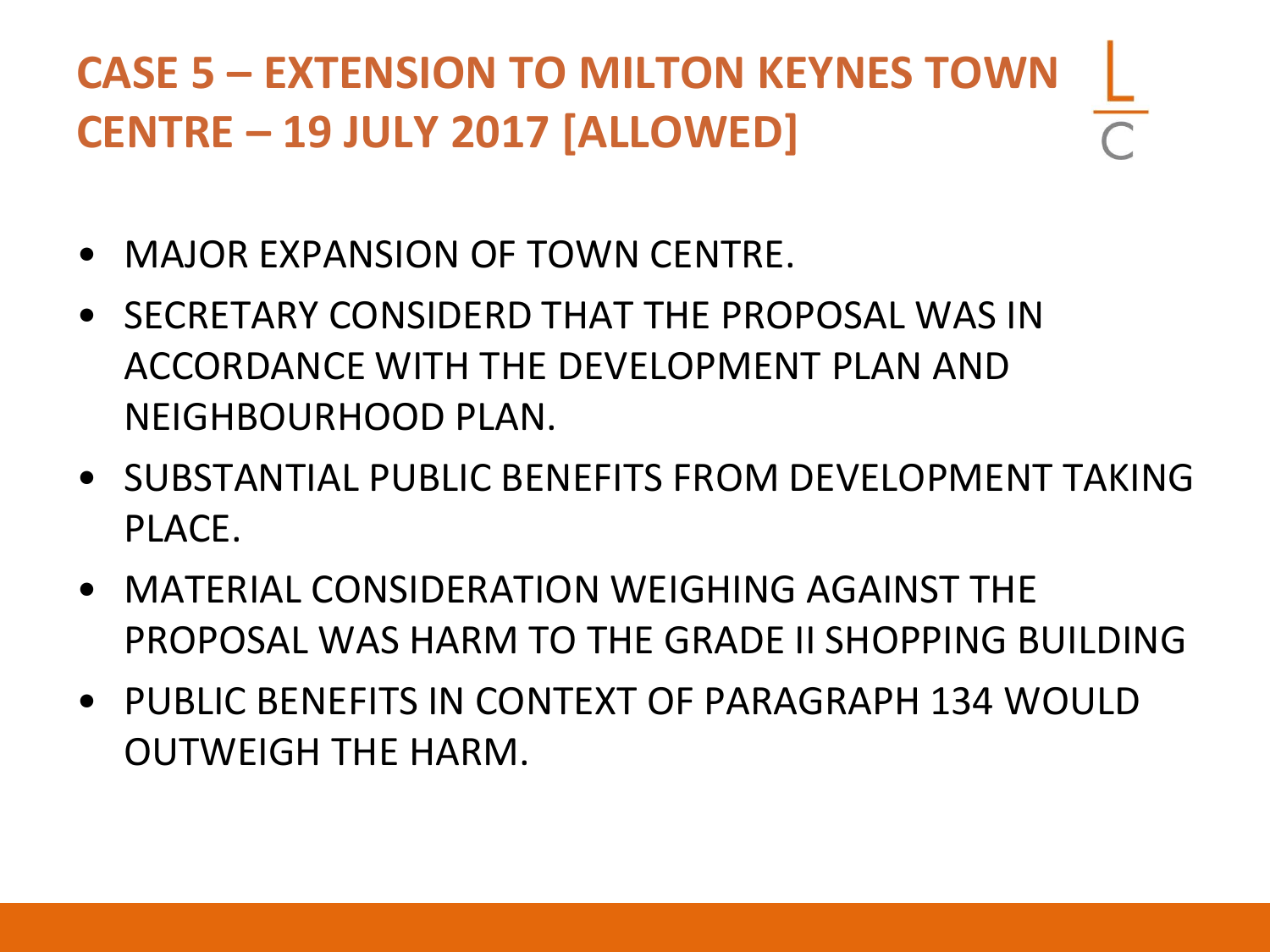# **CASE 6 – MIXED USE DEVELOPMENT IN HEMEL HEMPSTEAD – 27 JULY 2017 [DISMISSED]**

- MIXED USE OFFICE AND RETAIL DEVELOPMENT.
- INSUFFICIENT EVIDENCE PROVIDED TO ENABLE INSPECTOR TO CONCLUDE THAT THE DEVELOPMENT FOR BOTH APPEALS WOULD NOT HAVE AN ADVERSE EFFECT ON THE V AND V OF RETAIL OUTLETS INCLUDING THE TOWN CENTRE.
- PROPOSAL WOULD BE CONTRARY TO THE DEVELOPMENT PLAN AND NO MATERIAL CONSIDERATIONS TO OUTWEIGH THAT CONCLUSION.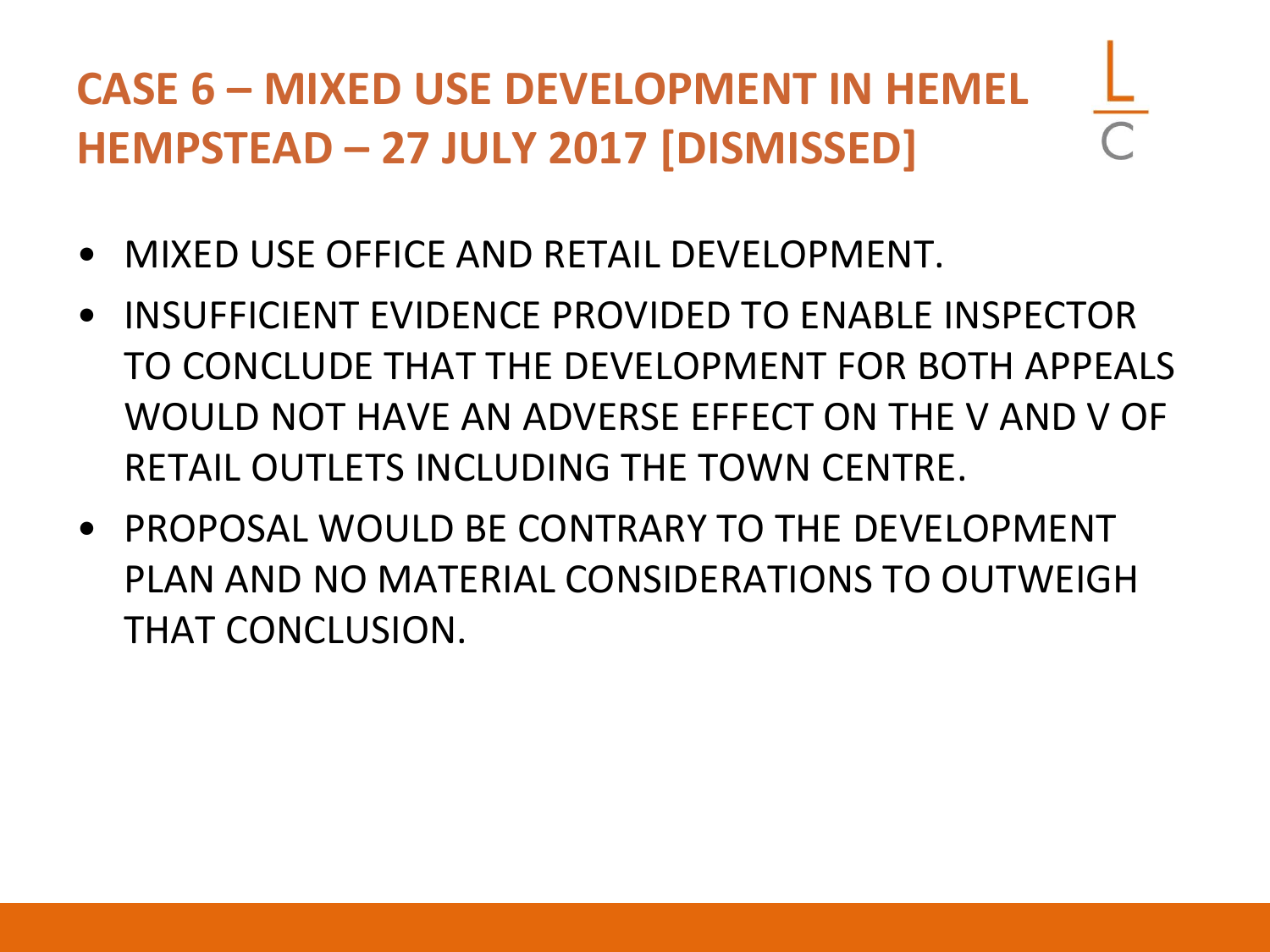### **CASE 7 – LARGE EXTENSION TO TOLLGATE VILLAGE, COLCHESTER – 4 AUGUST 2017 ALLOWED**

- DEVELOPMENT PLAN OUT OF DATE BUT PROPOSAL NOT IN ACCORDANCE WITH THE DP.
- THE SEQUENTIAL APPROACH IS SATISFIED BECAUSE NONE OF OTHER SITES CONSIDERED SUITABLE, AVAILABLE OR VIABLE.
- PROPOSAL WOULD NOT CAUSE SIGNIFICANT ADVERSE IMPACT TO THE TOWN CENTRE AND NOT SIGNIFICANT ADVERSE IMPACTS ON EXISTING COMMITTED AND PLANNED INVESTMENT.
- IN THE ABSENCE OF A PUBLISHED DRAFT PLAN IT WAS IMPOSSIBLE TO TEST WHETHER THE PROPOSAL WOULD PRE-DETERMINE ISSUES CENTRAL TO IT.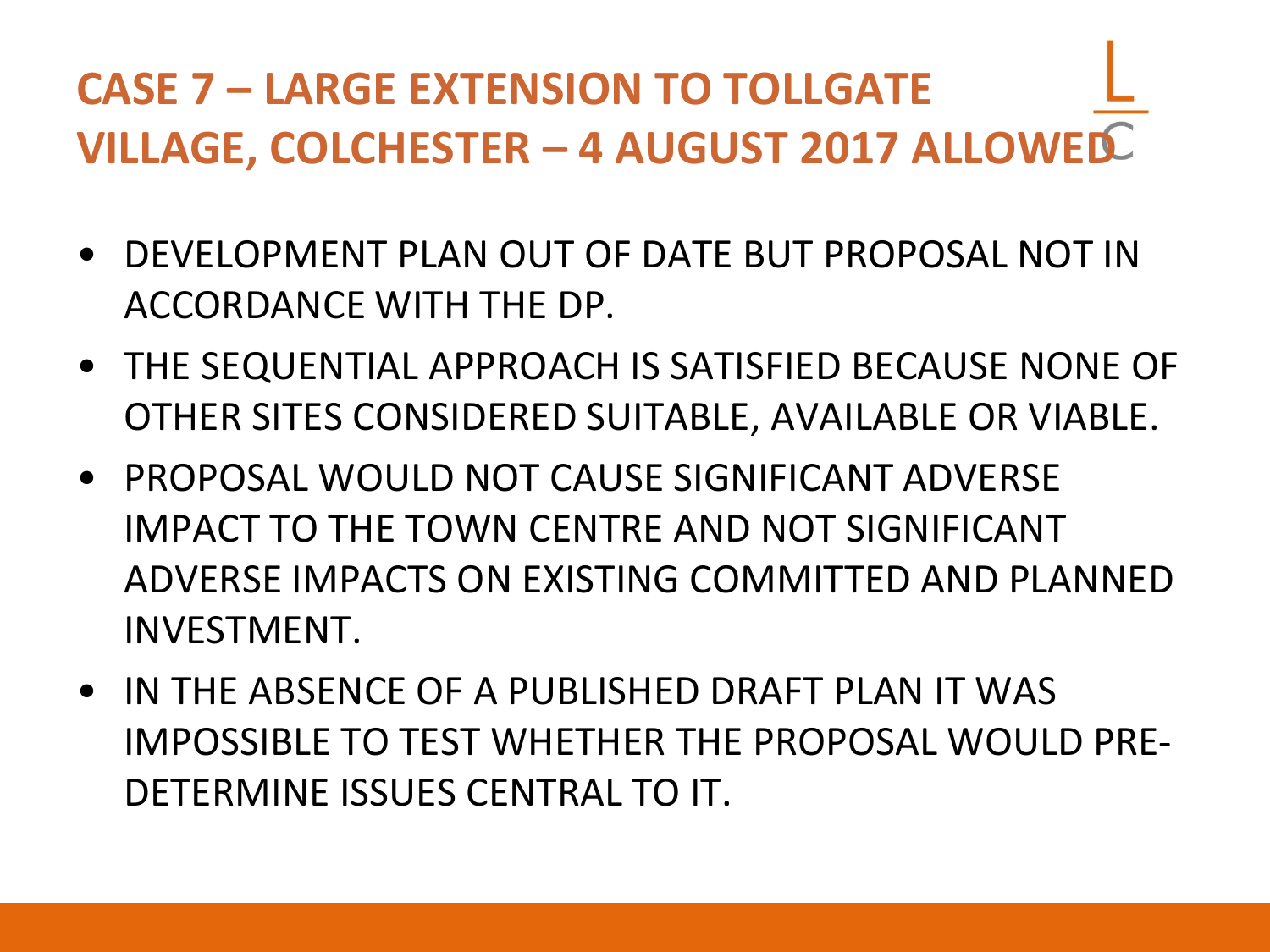# **CASE 8 – REMOVAL OF RESTRICTIVE CONDITION TO WM MORRISON – 20 SEPTEMBER 2017 DISMISSED**

- NEW SETTLEMENT WITH PROVISION FOR A SUPERSTORE LIMITED IN TERMS OF SIZE TO 2800 NET SQ M BY CONDITION AND SECTION 106 AGREEMENT.
- WM MORRISON SOUGHT GREATER NET SALES AREA TO 3200.
- INCREASE IN COMPARISON GOODS FLOORSPACE IS NOT HARMFUL TO CAMBOURNE AND NO CONFLICT WITH THE NPPF.
- NO DEVELOPMENT PLAN POLICIES ARE BREACHED EITHER.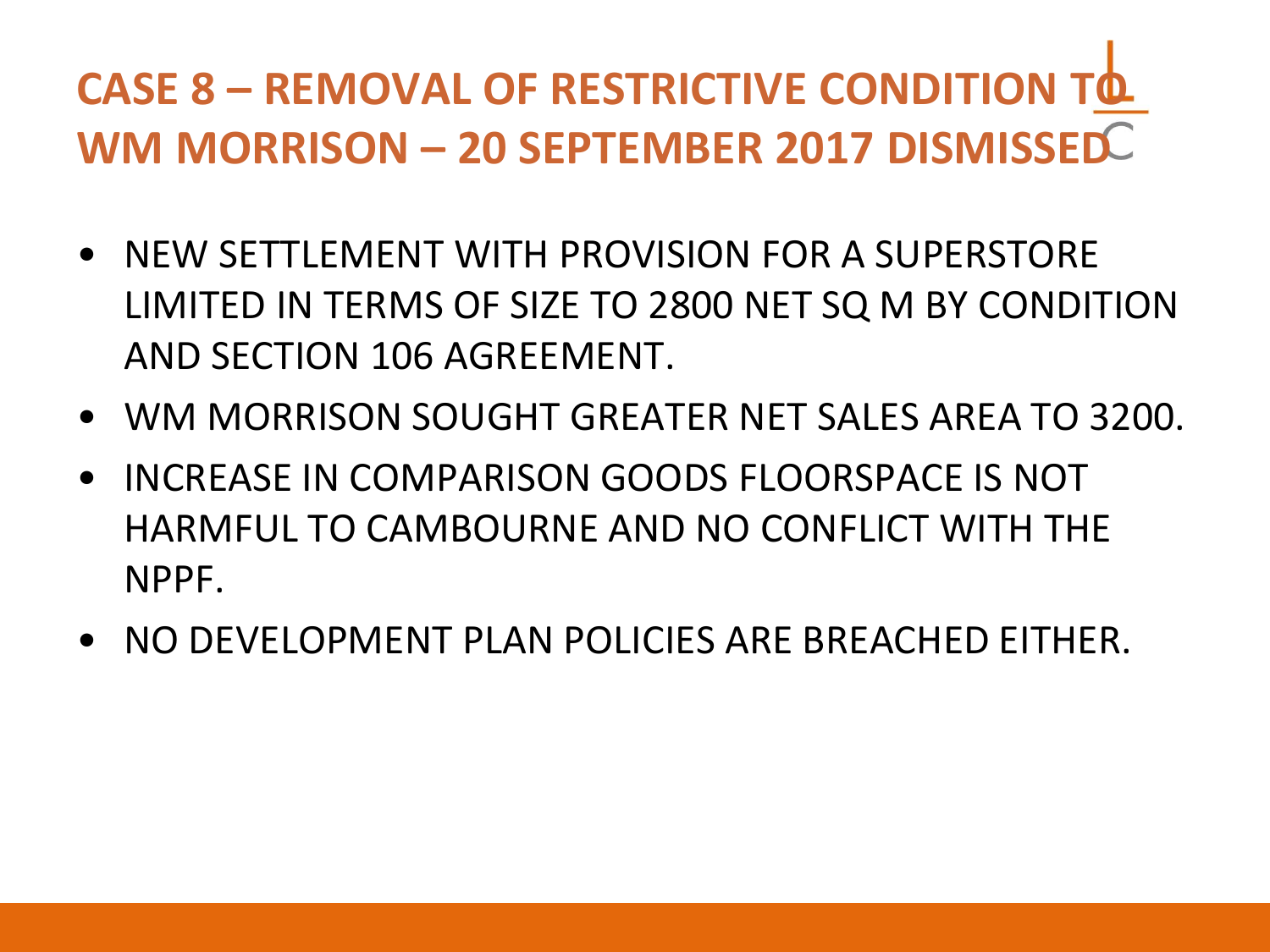### **CASE 9 – CHANGE TO B8 UNIT TO A1 UNIT KINGSKERSWELL – 22 SEPTEMBER 2017 [ALLOWED]**

- CHANGE OF USE TO A1 UNIT.
- INSPECTOR TOOK INTO ACCOUNT SIGNIFICANT ECONOMIC BENEFITS AND LOCAL ECONOMY.
- LOSS OF EMPLOYMENT LAND OUTWEIGHED BY THE BENEFITS OF THE PROPOSAL.
- IMPOSITION OF RETAIL CONDITIONS TO RESTRICT GOODS IN OUT OF CENTRE LOCATION TO BULKY PET FEEDS AND ANCILLARY GOODS.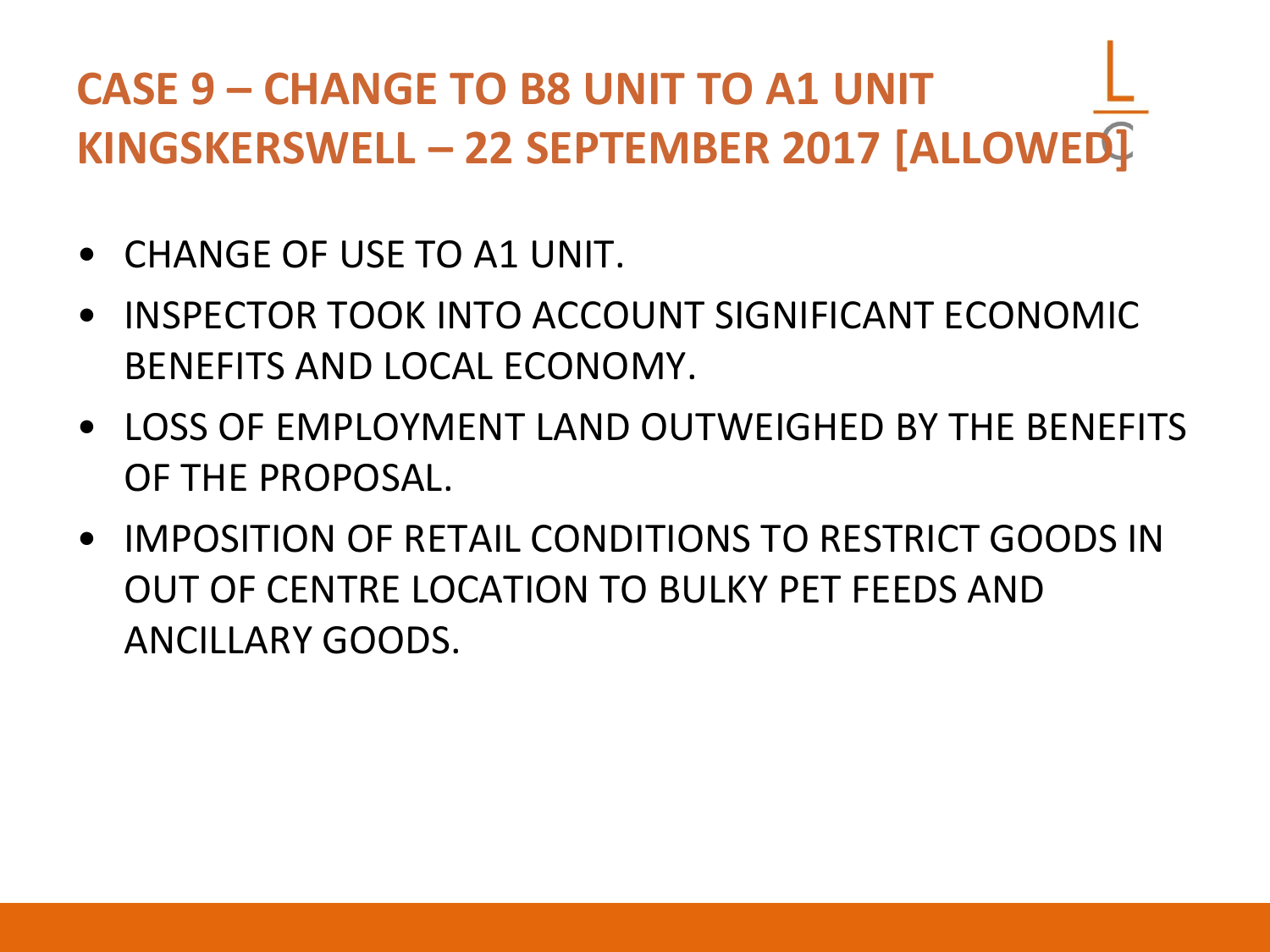### **CASE 10 – ERECTION OF 3 A1 UNITS AT MACCLESFIELD – 27 SEPT 2017 [ALLOWED]**

- ERECTION OF 4 RETAIL UNITS ON PDL LAND TOTALLING 2800 SQ M.
- MAJOR ISSUE AS TO HEALTH OF MACCLESFIELD.
- IMPACT ON MTC WOULD BE 9.6%.
- KEY WEIGHT PLACE ON SIGNIFICANT ADVERSE BY INSPECTOR.
- NO OVERALL SIGNIFICANT ADVERSE IMPACT
- ALSO RESTRICTION PLACED ON THE TYPE OF GOODS.